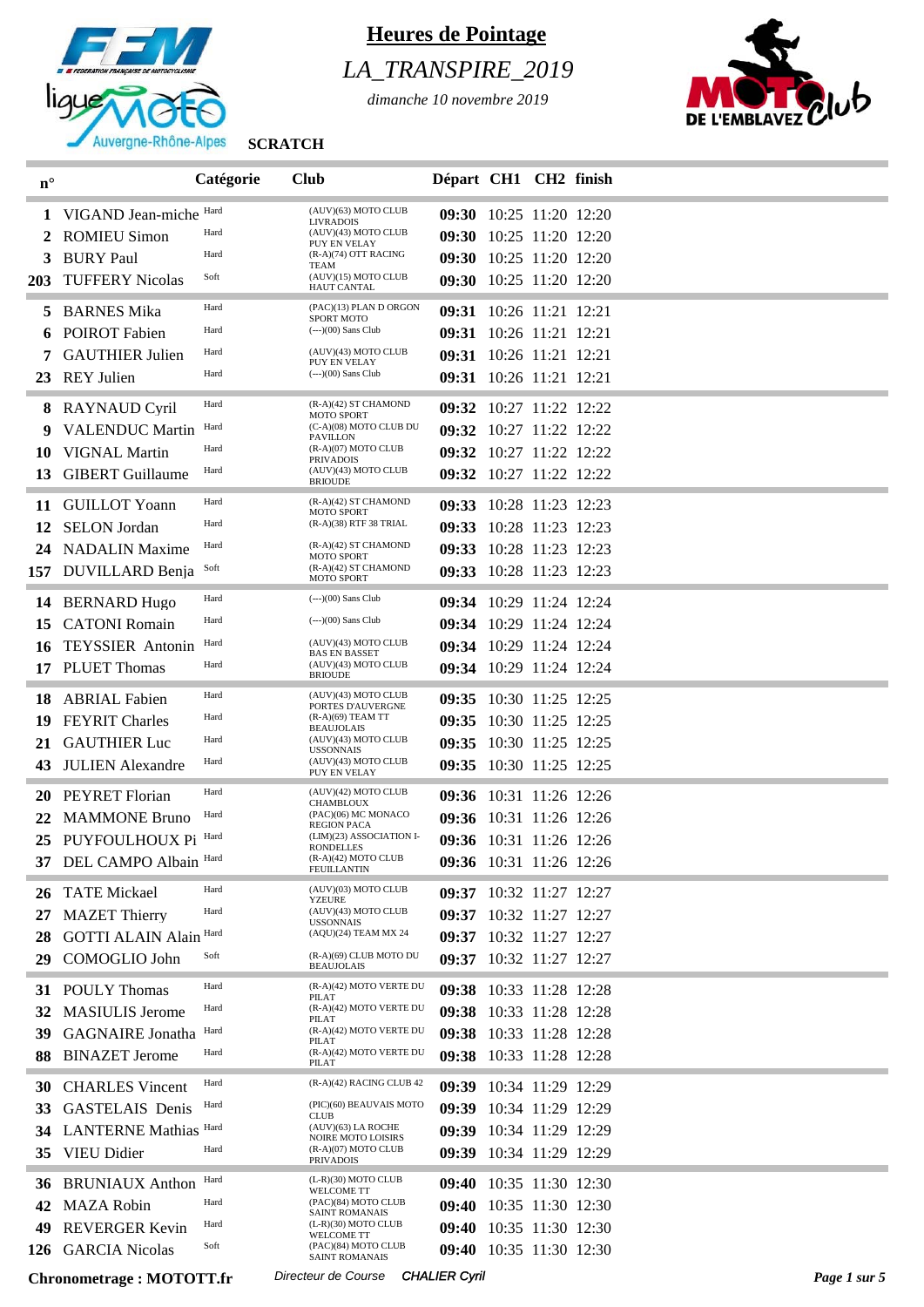

# *LA\_TRANSPIRE\_2019*

*dimanche 10 novembre 2019*



| $n^{\circ}$ |                                      | Catégorie | <b>Club</b>                                          | Départ CH1 CH2 finish   |  |              |
|-------------|--------------------------------------|-----------|------------------------------------------------------|-------------------------|--|--------------|
| 38          | DUBREUIL Julien                      | Hard      | (LIM)(19) AMICALE                                    | 09:41 10:36 11:31 12:31 |  |              |
| 40          | <b>MALLET Demis</b>                  | Hard      | MOTOCYCLISTE<br>(CEN)(36) TRIAL CLUB DU              | 09:41 10:36 11:31 12:31 |  |              |
|             | <b>CHABANY Matthias</b>              | Hard      | PAYS DE LA CHATRE<br>$(R-A)(07)$ MOTO CLUB DU        | 09:41 10:36 11:31 12:31 |  |              |
| 45          | <b>BLANGINO Jules</b>                | Hard      | PLATEAU ARDECHOIS<br>(R-A)(38) MOTO CROSS DE         | 09:41 10:36 11:31 12:31 |  |              |
|             |                                      | Hard      | L OISANS<br>(LOR)(88) MOTO CLUB                      |                         |  |              |
| 41          | <b>FUSILIER Arnaud</b>               | Hard      | <b>GRANGES SUR VOLOGNE</b><br>(ALS)(68) MOTO CLUB DE | 09:42 10:37 11:32 12:32 |  |              |
| 46          | <b>RAUSCHER Francoi</b>              | Hard      | <b>VIEIL ARMAND</b><br>(AUV)(15) MOTO CLUB ST        | 09:42 10:37 11:32 12:32 |  |              |
| 48          | <b>BAC</b> Francis<br>56 VEYRAC Loïc | Hard      | <b>MAMET CANTAL</b><br>(AUV)(43) MOTO CLUB           | 09:42 10:37 11:32 12:32 |  |              |
|             |                                      |           | <b>BAS EN BASSET</b>                                 | 09:42 10:37 11:32 12:32 |  |              |
| 47          | MARCHAUDON Pie Hard                  |           | (ALS)(68) MOTO CLUB DE<br><b>VIEIL ARMAND</b>        | 09:43 10:38 11:33 12:33 |  |              |
| 50          | <b>TACQUARD David</b>                | Hard      | (ALS)(68) MOTO CLUB DE<br><b>VIEIL ARMAND</b>        | 09:43 10:38 11:33 12:33 |  |              |
| 68          | <b>COSTET Pierre</b>                 | Hard      | (LOR)(88) MOTO CLUB<br><b>GRANGES SUR VOLOGNE</b>    | 09:43 10:38 11:33 12:33 |  |              |
| 109         | PORENTRU Aurel                       | Soft      | (LOR)(88) MOTO CLUB<br><b>GRANGES SUR VOLOGNE</b>    | 09:43 10:38 11:33 12:33 |  |              |
| 51          | <b>GANDOIS Laurent</b>               | Hard      | $\left(---\right)$ (00) Sans Club                    | 09:44 10:39 11:34 12:34 |  |              |
| 57          | <b>SALA Victor</b>                   | Hard      | $(-)$ (00) Sans Club                                 | 09:44 10:39 11:34 12:34 |  |              |
| 58          | <b>BOST Antony</b>                   | Hard      | $(-)(00)$ Sans Club                                  | 09:44 10:39 11:34 12:34 |  |              |
| 102         | <b>CRUVEILHER Jona</b>               | Soft      | $(-)-(00)$ Sans Club                                 | 09:44 10:39 11:34 12:34 |  |              |
| 54          | <b>BAUD Teddy</b>                    | Hard      | $(L-R)(30)$ MOTO CLUB                                | 09:45 10:40 11:35 12:35 |  |              |
| 55          | <b>GUILLEMAIND Pie</b>               | Hard      | <b>WELCOME TT</b><br>$(-)(00)$ Sans Club             | 09:45 10:40 11:35 12:35 |  |              |
| 60          | <b>BOUILHOL Baptiste Hard</b>        |           | (AUV)(43) MOTO CLUB                                  | 09:45 10:40 11:35 12:35 |  |              |
| 61          | <b>MORIN Mickael</b>                 | Hard      | YSSINGELAIS<br>(R-A)(38) ASSOCIATION                 | 09:45 10:40 11:35 12:35 |  |              |
|             |                                      |           | <b>MOTO VERTE DE</b>                                 |                         |  |              |
| 62          | <b>CONCHONNET</b> Loi                | Hard      | (LIM)(23) AMICALE MOTO<br><b>CREUSOISE</b>           | 09:46 10:41 11:36 12:36 |  |              |
| 64          | <b>ZOKS</b> Alexis                   | Hard      | (AUV)(63) MOTO CLUB<br><b>COMBELLOIS</b>             | 09:46 10:41 11:36 12:36 |  |              |
|             | <b>MERMET Pierrick</b>               | Hard      | (F-C)(39) MOTO CLUB DE<br><b>CURNY</b>               | 09:46 10:41 11:36 12:36 |  |              |
| 147         | <b>MARSHALL Ethan</b>                | Soft      | $(-)(00)$ European Foreign<br>Country                | 09:46 10:41 11:36 12:36 |  |              |
| 66          | VILLARD Priscillien Hard             |           | (R-A)(42) ST CHAMOND<br>MOTO SPORT                   | 09:47 10:42 11:37 12:37 |  |              |
| 67          | <b>TALLANT</b> Donat                 | Hard      | (CEN)(45) MECATLAND                                  | 09:47 10:42 11:37 12:37 |  |              |
| 71          | <b>RAYNAUD Alexis</b>                | Hard      | (AUV)(03) MOTO CLUB<br>YZEURE                        | 09:47 10:42 11:37 12:37 |  |              |
| 72          | QUENTIN THIZY Q Hard                 |           | (R-A)(42) ST CHAMOND<br>MOTO SPORT                   | 09:47 10:42 11:37 12:37 |  |              |
| 53          | <b>COQUARD</b> Patrice               | Hard      | (R-A)(42) ST CHAMOND                                 | 09:48 10:43 11:38 12:38 |  |              |
| 69          | <b>CHARMANT</b> Remi                 | Hard      | MOTO SPORT<br>(AUV)(03) MOTO CLUB                    | 09:48 10:43 11:38 12:38 |  |              |
| 70          | <b>COUTARD Rémi</b>                  | Hard      | <b>YZEURE</b><br>$(--)(00)$ Sans Club                | 09:48 10:43 11:38 12:38 |  |              |
| 73          | <b>BOTTOLLIER-CUR</b>                | Hard      | (R-A)(73) MOTO CLUB VAL<br><b>D ARLY</b>             | 09:48 10:43 11:38 12:38 |  |              |
| 52          | <b>GRILLOT</b> Simon                 | Hard      | $(R-A)(42)$ ST CHAMOND                               | 09:49 10:44 11:39 12:39 |  |              |
| 78          | <b>DEON</b> Mathieu                  | Hard      | <b>MOTO SPORT</b><br>(PAC)(84) MOTO CLUB             | 09:49 10:44 11:39 12:39 |  |              |
| 139         | <b>BLANC</b> Christophe              | Soft      | <b>SAINT ROMANAIS</b><br>$(-)$ (00) Sans Club        | 09:49 10:44 11:39 12:39 |  |              |
| 143         | JALABERT Clement Soft                |           | $\left($ --- $\right)$ (00) Sans Club                | 09:49 10:44 11:39 12:39 |  |              |
|             |                                      | Hard      | (PAC)(04) U.S.C.A.S.A.                               |                         |  |              |
| 63          | DA SILVA FRANCI                      |           | (PAC)(04) PROVENCE                                   | 09:50 10:45 11:40 12:40 |  |              |
| 74          | <b>QUIBIER Jean Laure Hard</b>       | Hard      | SPORT PROMOTION<br>(L-R)(30) M.G.B. MOTO             | 09:50 10:45 11:40 12:40 |  |              |
| 75          | <b>SOUCHON Nicolas</b>               | Hard      | <b>CLUB</b><br>$(L-R)(30)$ MOTO CLUB                 | 09:50 10:45 11:40 12:40 |  |              |
| 76          | <b>BRUNEL Nicolas</b>                |           | <b>WELCOME TT</b>                                    | 09:50 10:45 11:40 12:40 |  |              |
| 77          | <b>SOGUEL Maxime</b>                 | Hard      | $(-(-))$ (00) Sans Club                              | 09:51 10:46 11:41 12:41 |  |              |
| 79          | <b>CALLAULT Olivier</b>              | Hard      | $(AUV)(03)$ A.S.M. DE<br>VILLEBRET                   | 09:51 10:46 11:41 12:41 |  |              |
| 81          | PEYROCHE Julien                      | Hard      | $(R-A)(69)$ MOTO CLUB DE<br>LA CROIX BORSAT          | 09:51 10:46 11:41 12:41 |  |              |
| 101         | VALLAT David                         | Soft      | $(-)(00)$ Sans Club                                  | 09:51 10:46 11:41 12:41 |  |              |
|             | <b>Chronometrage: MOTOTT.fr</b>      |           | Directeur de Course                                  | <b>CHALIER Cyril</b>    |  | Page 2 sur 5 |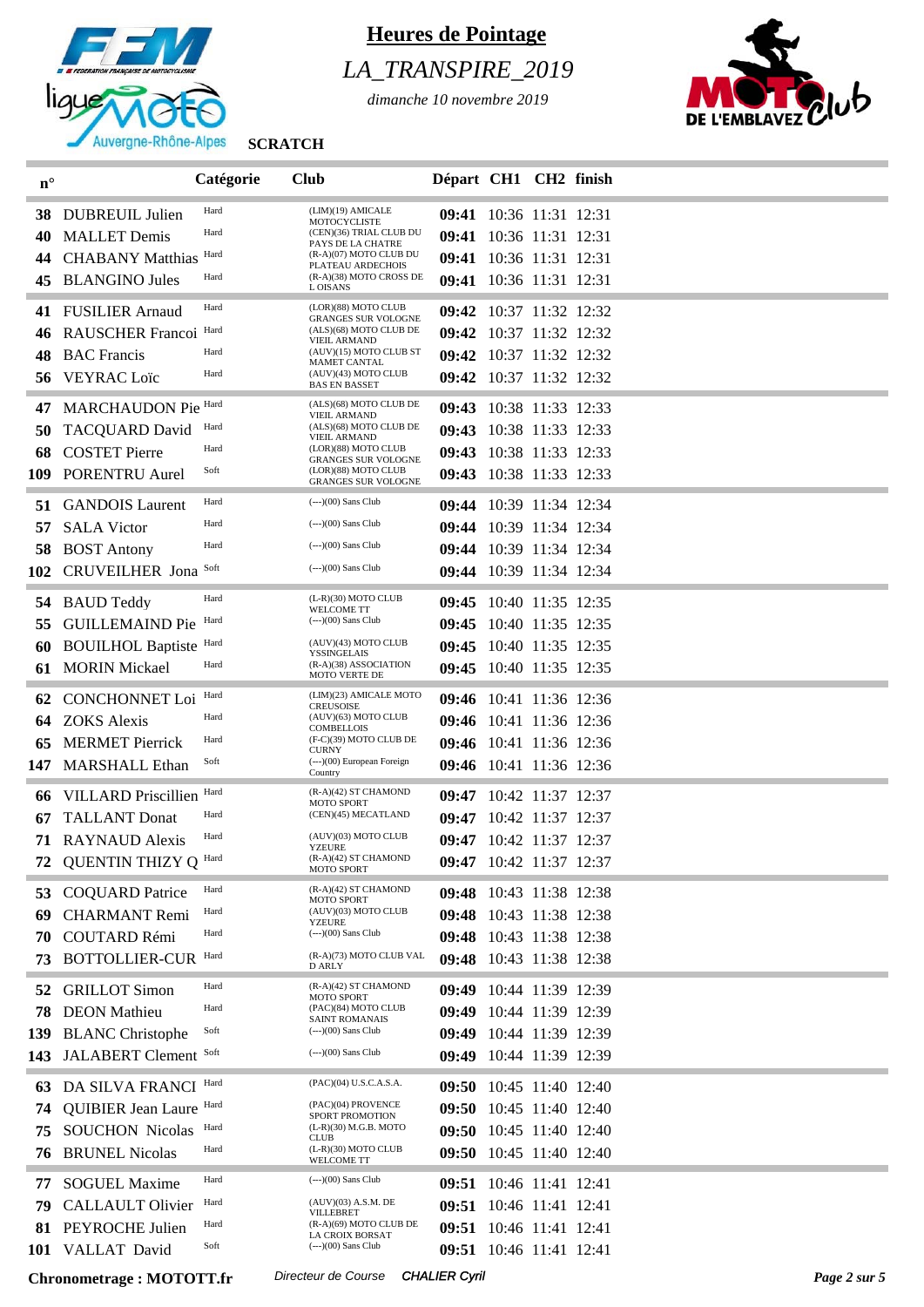

# *LA\_TRANSPIRE\_2019*

*dimanche 10 novembre 2019*



| $\mathbf{n}^\circ$ |                                                 | Catégorie    | <b>Club</b>                                                             | Départ CH1 CH2 finish                              |                   |              |
|--------------------|-------------------------------------------------|--------------|-------------------------------------------------------------------------|----------------------------------------------------|-------------------|--------------|
| 80                 | <b>BATAILLE Alexandr Hard</b>                   |              | (R-A)(69) MOTO CLUB DE                                                  | 09:52 10:47 11:42 12:42                            |                   |              |
| 82                 | <b>VERDIER Julien</b>                           | Hard         | LA CROIX BORSAT<br>(AUV)(63) ISSOIRE MOTO                               | 09:52 10:47 11:42 12:42                            |                   |              |
| 83                 | <b>BARTHE Ludovic</b>                           | Hard         | <b>VERTE</b><br>(AUV)(15) MOTO CLUB ST                                  | 09:52                                              | 10:47 11:42 12:42 |              |
| 122                | <b>BATAILLE Bernard</b>                         | Soft         | <b>MAMET CANTAL</b><br>(R-A)(69) MOTO CLUB DE<br><b>LA CROIX BORSAT</b> | 09:52 10:47 11:42 12:42                            |                   |              |
|                    |                                                 | Hard         | (PAC)(83) ORANGE                                                        |                                                    |                   |              |
| 84                 | <b>GHIO SYLVAIN Gh</b>                          | Hard         | <b>MECANIC</b><br>(R-A)(73) MOTO CLUB DE L                              | 09:53 10:48 11:43 12:43<br>09:53 10:48 11:43 12:43 |                   |              |
| 85                 | <b>BORTOLUZZI Joris</b><br><b>LAURANS Cyril</b> | Hard         | <b>ISERAN</b><br>(AUV)(43) MOTO CLUB DE                                 | 09:53 10:48 11:43 12:43                            |                   |              |
| 86<br>87           | <b>TEILHARD Jerome</b>                          | Hard         | <b>SAUGUES</b><br>(LIM)(19) MOTO CLUB                                   | 09:53 10:48 11:43 12:43                            |                   |              |
|                    |                                                 |              | <b>UZERCHOIS</b>                                                        |                                                    |                   |              |
| 92                 | <b>DEBARD</b> Etienne                           | Hard         | $\left(---\right)$ $(00)$ Sans Club                                     | 09:54 10:49 11:44 12:44                            |                   |              |
| 93                 | ALLEMAND Arnaud Hard                            |              | (AUV)(43) MOTO CLUB<br>YSSINGELAIS                                      | 09:54 10:49 11:44 12:44                            |                   |              |
| 96                 | <b>WALTER Bruno</b>                             | Hard         | $\left(---\right)$ $(00)$ Sans Club                                     | 09:54 10:49 11:44 12:44                            |                   |              |
| 97                 | WENDEROTH Victo Hard                            |              | (PAC)(05) CLUB ALPIN<br>MOTOCYCLISTE                                    | 09:54 10:49 11:44 12:44                            |                   |              |
| 89                 | <b>CORDESSE Jean Gu</b>                         | Hard         | (PAC)(83) ORANGE<br><b>MECANIC</b>                                      | 09:55 10:50 11:45 12:45                            |                   |              |
| 90                 | <b>MESNARD</b> Quentin                          | Hard         | (L-R)(30) MOTO CLUB<br><b>WELCOME TT</b>                                | 09:55                                              | 10:50 11:45 12:45 |              |
| 98                 | VANOEVELEN Mat                                  | Hard         | (AUV)(43) MOTO CLUB<br><b>HAUT ALLIER</b>                               | 09:55 10:50 11:45 12:45                            |                   |              |
| 107                | POLESSO Peter                                   | Soft         | (PAC)(83) ORANGE<br><b>MECANIC</b>                                      | 09:55 10:50 11:45 12:45                            |                   |              |
| 91                 | <b>DIDIER PERRUCH</b>                           | Hard         | $(-)(00)$ Sans Club                                                     | 09:56 10:51 11:46 12:46                            |                   |              |
| 94                 | <b>CHAUMIEN Regis</b>                           | Hard         | (BOU)(58) SUD MORVAN                                                    | 09:56 10:51 11:46 12:46                            |                   |              |
|                    | 95 BUJEAU François                              | Hard         | <b>MOTO CLUB</b><br>(BOU)(89) CHABLIS MOTO                              | 09:56 10:51 11:46 12:46                            |                   |              |
|                    | 184 MARIE Benoit                                | Soft         | VERTE<br>(BOU)(21) A.S LOISIRS OFF<br>ROAD                              | 09:56 10:51 11:46 12:46                            |                   |              |
| 99                 | <b>DORIER Vincent</b>                           | Hard         | $\left(---\right)$ $(00)$ Sans Club                                     | 09:57 10:52 11:47 12:47                            |                   |              |
| <b>100</b>         | <b>VALLON</b> Adrien                            | Soft         | $(-)(00)$ Sans Club                                                     | 09:57 10:52 11:47 12:47                            |                   |              |
| 103                | <b>JEANTET Sylvain</b>                          | Soft         | (BOU)(71) ACTIVBIKE                                                     | 09:57 10:52 11:47 12:47                            |                   |              |
| <b>110</b>         | <b>TYSSANDIER Fabie Soft</b>                    |              | (AUV)(63) MOTO CLUB ST                                                  | 09:57 10:52 11:47 12:47                            |                   |              |
|                    |                                                 |              | JULIEN PUY LAVEZE                                                       |                                                    |                   |              |
|                    | 104 GALLEGO Benjamin Soft                       |              | $\left(---\right)$ $(00)$ Sans Club<br>$(-)-(00)$ Sans Club             | 09:58 10:53 11:48 12:48                            |                   |              |
| 105                | <b>GALLEGO</b> Mathieu                          | Soft<br>Soft | (R-A)(73) MOTO CLUB VAL                                                 | 09:58 10:53 11:48 12:48                            |                   |              |
| 108                | <b>PONCHAUD Simon</b>                           | Soft         | D ARLY<br>(R-A)(73) MOTO CLUB VAL                                       | 09:58 10:53 11:48 12:48                            |                   |              |
|                    | 112 LAGIER Quentin                              |              | D ARLY                                                                  | 09:58 10:53 11:48 12:48                            |                   |              |
|                    | 111 SAGNARD Frederic                            | Soft         | (AUV)(43) MOTO CLUB<br>PUY EN VELAY                                     | 09:59 10:54 11:49 12:49                            |                   |              |
| 114                | <b>PANTEL Christophe</b>                        | Soft         | (L-R)(48) MOTO CLUB<br>LOZERIEN                                         | 09:59                                              | 10:54 11:49 12:49 |              |
| 115                | <b>MELOT</b> Jean Philipp                       | Soft         | (AUV)(43) MOTO CLUB<br><b>BAS EN BASSET</b>                             | 09:59 10:54 11:49 12:49                            |                   |              |
| 119                | <b>BACHER Kevin</b>                             | Soft         | (R-A)(07) TRIAL CLUB DE<br><b>LA BURLE</b>                              | 09:59                                              | 10:54 11:49 12:49 |              |
| 113                | <b>MANTELIN Rémi</b>                            | Soft         | $\left(---\right)$ $(00)$ Sans Club                                     | 10:00 10:55 11:50 12:50                            |                   |              |
| 117                | CHEUCLE Frédéric                                | Soft         | (AUV)(43) MOTO CLUB<br><b>LAPTOIS</b>                                   | 10:00 10:55 11:50 12:50                            |                   |              |
| 118                | <b>VIVET Romain</b>                             | Soft         | (R-A)(07) TRIAL CLUB DE<br><b>LA BURLE</b>                              | 10:00 10:55 11:50 12:50                            |                   |              |
| 140                | <b>BARONE</b> Matthieu                          | Soft         | $\left(---\right)$ $(00)$ Sans Club                                     | 10:00 10:55 11:50 12:50                            |                   |              |
| <b>120</b>         | <b>ARGAUD Damien</b>                            | Soft         | $\left(---\right)$ $(00)$ Sans Club                                     | 10:01 10:56 11:51 12:51                            |                   |              |
| 121                | <b>SANIAL Fabien</b>                            | Soft         | $(-)-(00)$ Sans Club                                                    | 10:01 10:56 11:51 12:51                            |                   |              |
|                    | 124 FOUVET Matthieu                             | Soft         | (R-A)(42) MOTO CLUB                                                     | 10:01 10:56 11:51 12:51                            |                   |              |
| 129                | <b>BERNARD Antony</b>                           | Soft         | ANDREZIEUX BOUTHEON<br>(AUV)(43) MOTO CLUB                              | 10:01 10:56 11:51 12:51                            |                   |              |
|                    |                                                 | Soft         | <b>LAPTOIS</b><br>$\left(---\right)$ $(00)$ Sans Club                   |                                                    |                   |              |
| 123                | <b>FROMENT</b> Julien<br><b>VEY Remy</b>        | Soft         | $(-)(00)$ Sans Club                                                     | 10:02 10:57 11:52 12:52<br>10:02                   | 10:57 11:52 12:52 |              |
| 125<br>187         | <b>ROCHE Sebastien</b>                          | Soft         | $(-)-(00)$ Sans Club                                                    | 10:02 10:57 11:52 12:52                            |                   |              |
| 212                | <b>DECOUTURE Bapti</b>                          | Soft         | $(-)(00)$ Sans Club                                                     | 10:02 10:57 11:52 12:52                            |                   |              |
|                    |                                                 |              |                                                                         |                                                    |                   |              |
|                    | <b>Chronometrage: MOTOTT.fr</b>                 |              | Directeur de Course                                                     | <b>CHALIER Cyril</b>                               |                   | Page 3 sur 5 |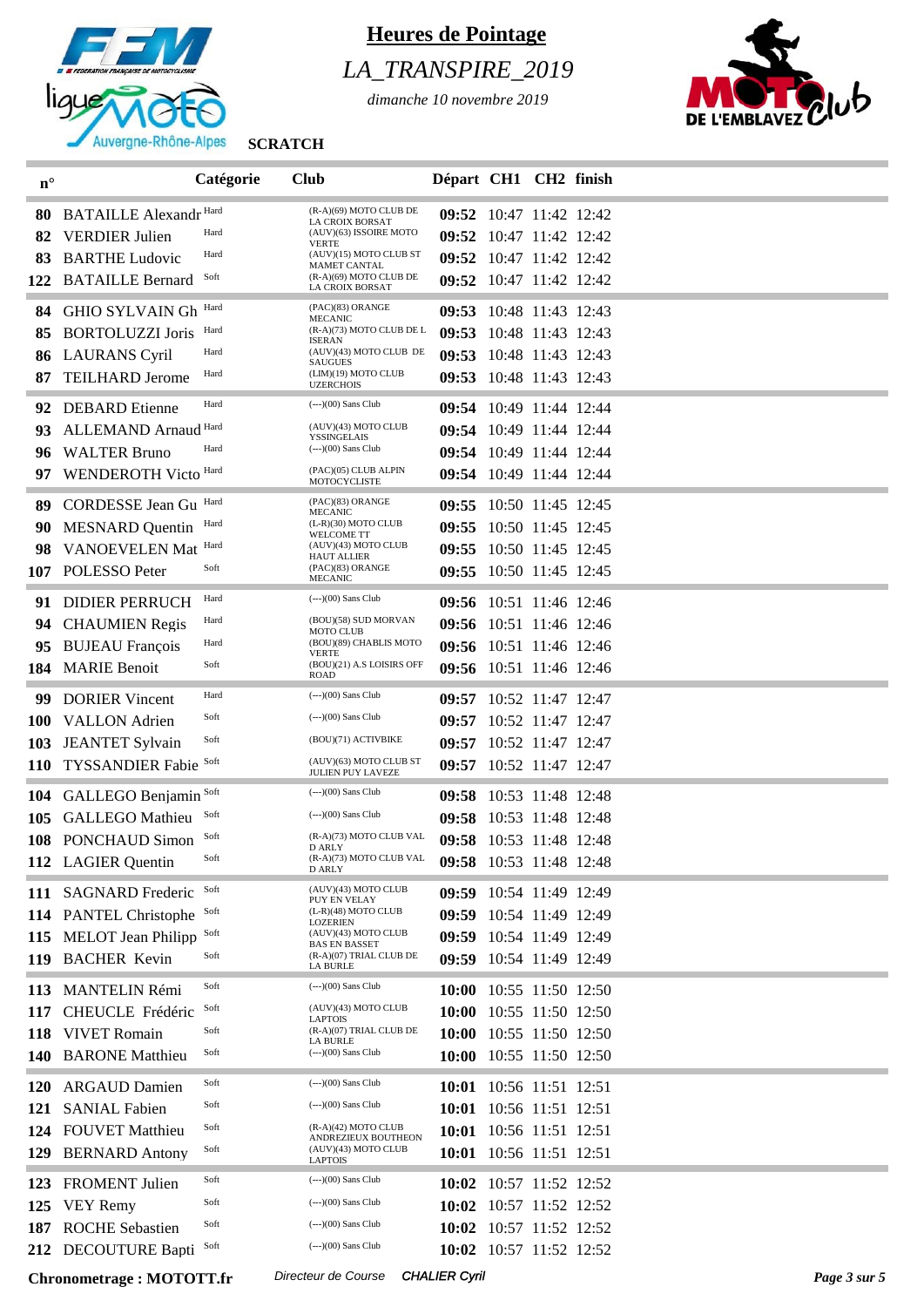

## *LA\_TRANSPIRE\_2019*

*dimanche 10 novembre 2019*



| $n^{\circ}$ |                                 | Catégorie | <b>Club</b>                                                 | Départ CH1 CH2 finish |                         |              |
|-------------|---------------------------------|-----------|-------------------------------------------------------------|-----------------------|-------------------------|--------------|
| 127         | <b>AUZEAU Julien</b>            | Soft      | $\left(---\right)$ (00) Sans Club                           |                       | 10:03 10:58 11:53 12:53 |              |
| 128         | <b>THOMAS</b> Dorian            | Soft      | (AUV)(43) MOTO CLUB                                         |                       | 10:03 10:58 11:53 12:53 |              |
| <b>130</b>  | <b>BERNARD</b> Johann           | Soft      | <b>BRIOUDE</b><br>(BOU)(58) MOTO CLUB                       |                       | 10:03 10:58 11:53 12:53 |              |
|             | 162 SULEM Tom                   | Soft      | <b>NATURE</b><br>(BOU)(58) SUD MORVAN<br><b>MOTO CLUB</b>   |                       | 10:03 10:58 11:53 12:53 |              |
|             | 131 MORIZOT Kévin               | Soft      | (BOU)(58) SUD MORVAN                                        |                       | 10:04 10:59 11:54 12:54 |              |
| 132         | <b>BERNARD Cyril</b>            | Soft      | <b>MOTO CLUB</b><br>$\left(---\right)$ (00) Sans Club       |                       | 10:04 10:59 11:54 12:54 |              |
|             | 133 LARRIVEE Florian            | Soft      | $(-)$ (00) Sans Club                                        |                       | 10:04 10:59 11:54 12:54 |              |
|             | 183 PRUD'HON Ouentin            | Soft      | (BOU)(58) SUD MORVAN<br><b>MOTO CLUB</b>                    |                       | 10:04 10:59 11:54 12:54 |              |
| 134         | <b>BERNARD Lucas</b>            | Soft      | $(-)-(00)$ Sans Club                                        |                       | 10:05 11:00 11:55 12:55 |              |
| 141         | <b>CHEUCLE</b> Stéphane         | Soft      | (---)(00) Sans Club                                         | 10:05                 | 11:00 11:55 12:55       |              |
|             | 145 COUCHAUD Sylvai             | Soft      | (AUV)(63) MOTO CLUB                                         |                       | 10:05 11:00 11:55 12:55 |              |
| 149         | <b>CASADO</b> Simon             | Soft      | <b>LIVRADOIS</b><br>$(-)$ (00) Sans Club                    |                       | 10:05 11:00 11:55 12:55 |              |
|             |                                 |           |                                                             |                       |                         |              |
| 135         | <b>BESSET Paul</b>              | Soft      | $(--)(00)$ European Foreign<br>Country                      |                       | 10:06 11:01 11:56 12:56 |              |
| 136         | <b>BRUYERE Clement</b>          | Soft      | $(-)$ (00) Sans Club                                        |                       | 10:06 11:01 11:56 12:56 |              |
|             | 146 GRACZYK Raphael             | Soft      | $(-)$ (00) Sans Club                                        |                       | 10:06 11:01 11:56 12:56 |              |
|             | 150 CERVELLIN Lucas             | Soft      | (R-A)(38) MOTO CLUB<br><b>DAUPHINOIS</b>                    |                       | 10:06 11:01 11:56 12:56 |              |
| 137         | <b>GIMBERT</b> Damien           | Soft      | (IDF)(77) CLUB SPORTIF ET                                   |                       | 10:07 11:02 11:57 12:57 |              |
| 138         | <b>MARTIN Tony</b>              | Soft      | DE LOISIR D ECOLE DE<br>(IDF)(77) CLUB SPORTIF ET           |                       | 10:07 11:02 11:57 12:57 |              |
| 142         | <b>FARGUES</b> Sebastien        | Soft      | DE LOISIR D ECOLE DE<br>(---)(00) Sans Club                 |                       | 10:07 11:02 11:57 12:57 |              |
| 144         | MAZURIE Sebastien Soft          |           | $(-)-(00)$ Sans Club                                        |                       | 10:07 11:02 11:57 12:57 |              |
|             |                                 |           |                                                             |                       |                         |              |
| 148         | <b>ORIOL</b> Damien             | Soft      | $(-)-(00)$ Sans Club                                        |                       | 10:08 11:03 11:58 12:58 |              |
| 151         | <b>CHESI</b> Patrick            | Soft      | (R-A)(69) MOTO CLUB DE<br><b>LA CROIX BORSAT</b>            |                       | 10:08 11:03 11:58 12:58 |              |
| 155         | <b>DELOLME</b> Clement          | Soft      | $\left(---\right)$ (00) Sans Club                           |                       | 10:08 11:03 11:58 12:58 |              |
|             | 185 ROSATI Enzo                 | Soft      | $(-)$ (00) Sans Club                                        |                       | 10:08 11:03 11:58 12:58 |              |
| 152         | <b>CLAVEL</b> Lionel            | Soft      | (R-A)(38) RTF 38 TRIAL                                      |                       | 10:09 11:04 11:59 12:59 |              |
|             | 156 DUHAMEL Benjami             | Soft      | (L-R)(11) TOUT TERRAIN<br><b>CLUB DU CABARDES</b>           |                       | 10:09 11:04 11:59 12:59 |              |
|             | 164 CLOZEL BAPTISTE Hard        |           | (---)(00) Autre Club (précisez)                             |                       | 10:09 11:04 11:59 12:59 |              |
|             | 188 PERRIN Mathieu              | Soft      | $(-)-(00)$ Sans Club                                        |                       | 10:09 11:04 11:59 12:59 |              |
|             | 153 COSTE Elie                  | Soft      | (AUV)(63) MOTO CLUB<br><b>LIVRADOIS</b>                     |                       | 10:10 11:05 12:00 13:00 |              |
| 154         | <b>GOURCY Cyril</b>             | Soft      | (AUV)(63) MOTO CLUB<br><b>LIVRADOIS</b>                     |                       | 10:10 11:05 12:00 13:00 |              |
|             | 160 DESORMEAUX Gae              | Soft      | (R-A)(07) MOTO CLUB DU<br>PLATEAU ARDECHOIS                 |                       | 10:10 11:05 12:00 13:00 |              |
|             | 168 LEBLANC Romain              | Soft      | (IDF)(77) MOTO CLUB<br><b>ESPACE TOUT TERRAIN</b>           |                       | 10:10 11:05 12:00 13:00 |              |
|             | 158 ROJAT Jean Luc              | Soft      | (R-A)(73) FIREBALL                                          |                       | 10:11 11:06 12:01 13:01 |              |
| 159         | <b>JOUSSERAND Math</b>          | Soft      | <b>ENDURO RACING</b><br>(R-A)(73) FIREBALL                  |                       | 10:11 11:06 12:01 13:01 |              |
|             | 161 HAZUCKA Mathieu             | Soft      | <b>ENDURO RACING</b><br>(R-A)(73) FIREBALL                  |                       | 10:11 11:06 12:01 13:01 |              |
|             | 191 SERVAGE Nicolas             | Soft      | <b>ENDURO RACING</b><br>(R-A)(73) FIREBALL<br>ENDURO RACING |                       | 10:11 11:06 12:01 13:01 |              |
| 163         | <b>GACHET Pierre-anto Soft</b>  |           | (AUV)(43) MOTO CLUB DE                                      |                       | 10:12 11:07 12:02 13:02 |              |
| 169         | <b>JACQUET Quentin</b>          | Soft      | L EMBLAVEZ<br>(AUV)(63) MOTO CLUB                           |                       | 10:12 11:07 12:02 13:02 |              |
| 172         | <b>DUVERT</b> Franck            | Soft      | <b>LIVRADOIS</b><br>$(-)$ (00) Sans Club                    |                       | 10:12 11:07 12:02 13:02 |              |
|             | 201 BARTHOMEUF The Soft         |           | (R-A)(42) ST CHAMOND<br><b>MOTO SPORT</b>                   |                       | 10:12 11:07 12:02 13:02 |              |
|             | 165 RIPOLL Yves                 | Soft      | (L-R)(11) TOUT TERRAIN                                      |                       | 10:13 11:08 12:03 13:03 |              |
| 166         | <b>SIRE Jean Pierre</b>         | Soft      | <b>CLUB DU CABARDES</b><br>$(-)-(00)$ Sans Club             |                       | 10:13 11:08 12:03 13:03 |              |
| 177         | <b>BONIN Cyril</b>              | Soft      | $(AUV)(43)$ ASS.MOTO                                        |                       | 10:13 11:08 12:03 13:03 |              |
|             | 178 FAREY Théo                  | Soft      | <b>LOISIRS SIAUGUES</b><br>(F-C)(39) MOTO CLUB              |                       | 10:13 11:08 12:03 13:03 |              |
|             |                                 |           | MOIRANS EN MONTAGNE                                         |                       |                         |              |
|             | <b>Chronometrage: MOTOTT.fr</b> |           | Directeur de Course CHALIER Cyril                           |                       |                         | Page 4 sur 5 |